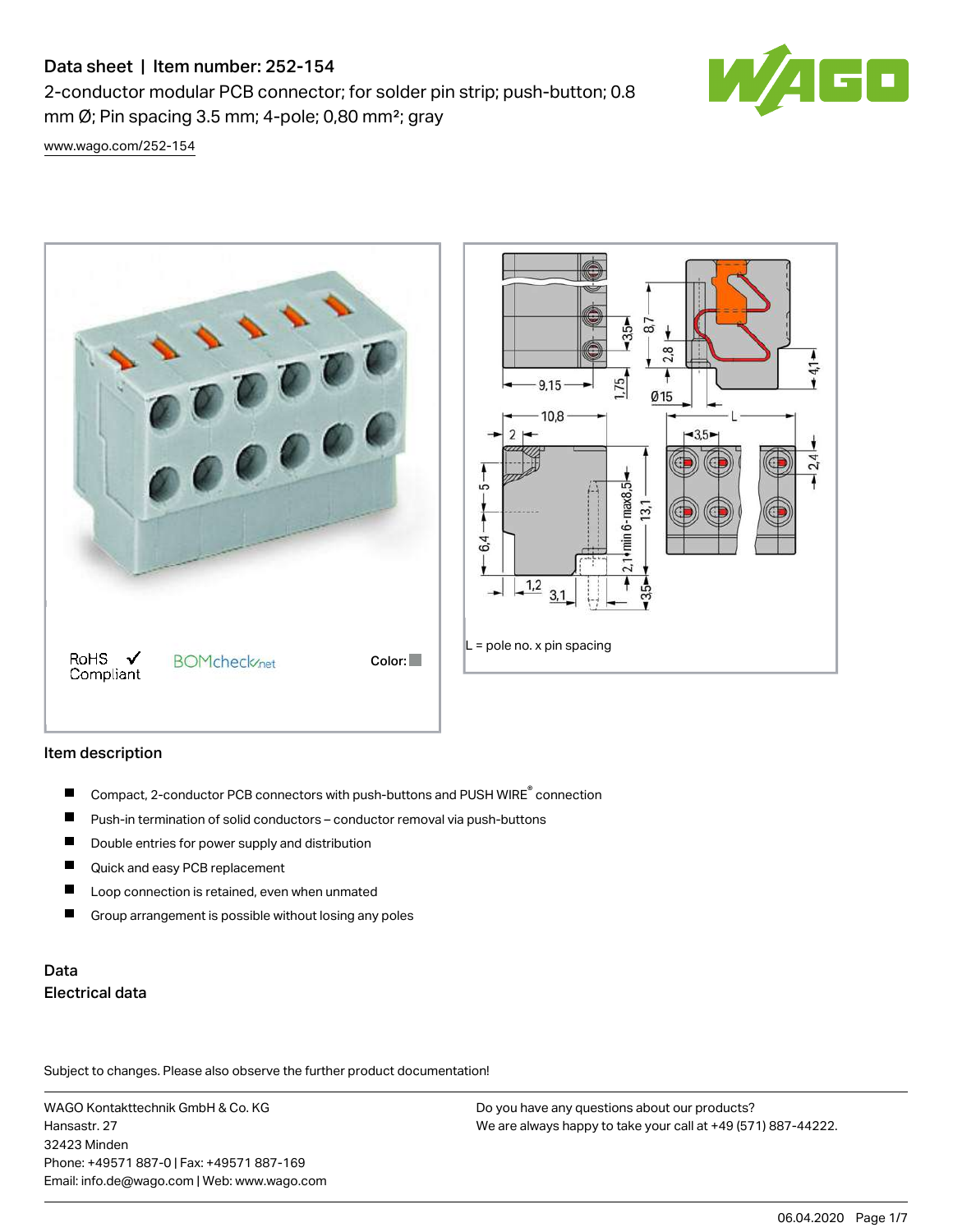

## Ratings per IEC/EN 60664-1

| Ratings per                     | IEC/EN 60664-1                                            |
|---------------------------------|-----------------------------------------------------------|
| Rated voltage (III / 3)         | 320 V                                                     |
| Rated impulse voltage (III / 3) | 4 <sub>kV</sub>                                           |
| Rated voltage (III / 2)         | 320 V                                                     |
| Rated impulse voltage (III / 2) | 4 <sub>kV</sub>                                           |
| Rated voltage (II / 2)          | 630 V                                                     |
| Rated impulse voltage (II / 2)  | 4 <sub>kV</sub>                                           |
| Rated current                   | 2 A                                                       |
| Legend (ratings)                | (III / 2) ≙ Overvoltage category III / Pollution degree 2 |

### Approvals per UL 1059

| Rated voltage UL (Use Group B) | 300 V   |
|--------------------------------|---------|
| Rated current UL (Use Group B) | 2 A     |
| Rated voltage UL (Use Group D) | 300 V   |
| Rated current UL (Use Group D) | 2 A     |
| Approvals per                  | UL 1059 |

#### Connection data

| Connection technology             | PUSH WIRE®                             |  |  |
|-----------------------------------|----------------------------------------|--|--|
| Actuation type                    | Push-button                            |  |  |
| Solid conductor                   | $0.140.5$ mm <sup>2</sup> / 26  20 AWG |  |  |
| Conductor diameter                | $0.4$ 0.8 mm                           |  |  |
| Strip length                      | 6 7 mm / 0.24  0.28 inch               |  |  |
| Conductor entry angle to the PCB  | $0^{\circ}$                            |  |  |
| No. of poles                      | 4                                      |  |  |
| Total number of connection points | 8                                      |  |  |
| Total number of potentials        | 4                                      |  |  |
| Number of connection types        |                                        |  |  |
| Number of levels                  | ٠                                      |  |  |

#### Geometrical Data

| Pin spacing | 3.5 mm / 0.138 inch  |
|-------------|----------------------|
| Width       | 14 mm / 0.551 inch   |
| Height      | 13,1 mm / 0.516 inch |
| Depth       | 10,5 mm / 0.413 inch |

Subject to changes. Please also observe the further product documentation!

WAGO Kontakttechnik GmbH & Co. KG Hansastr. 27 32423 Minden Phone: +49571 887-0 | Fax: +49571 887-169 Email: info.de@wago.com | Web: www.wago.com Do you have any questions about our products? We are always happy to take your call at +49 (571) 887-44222.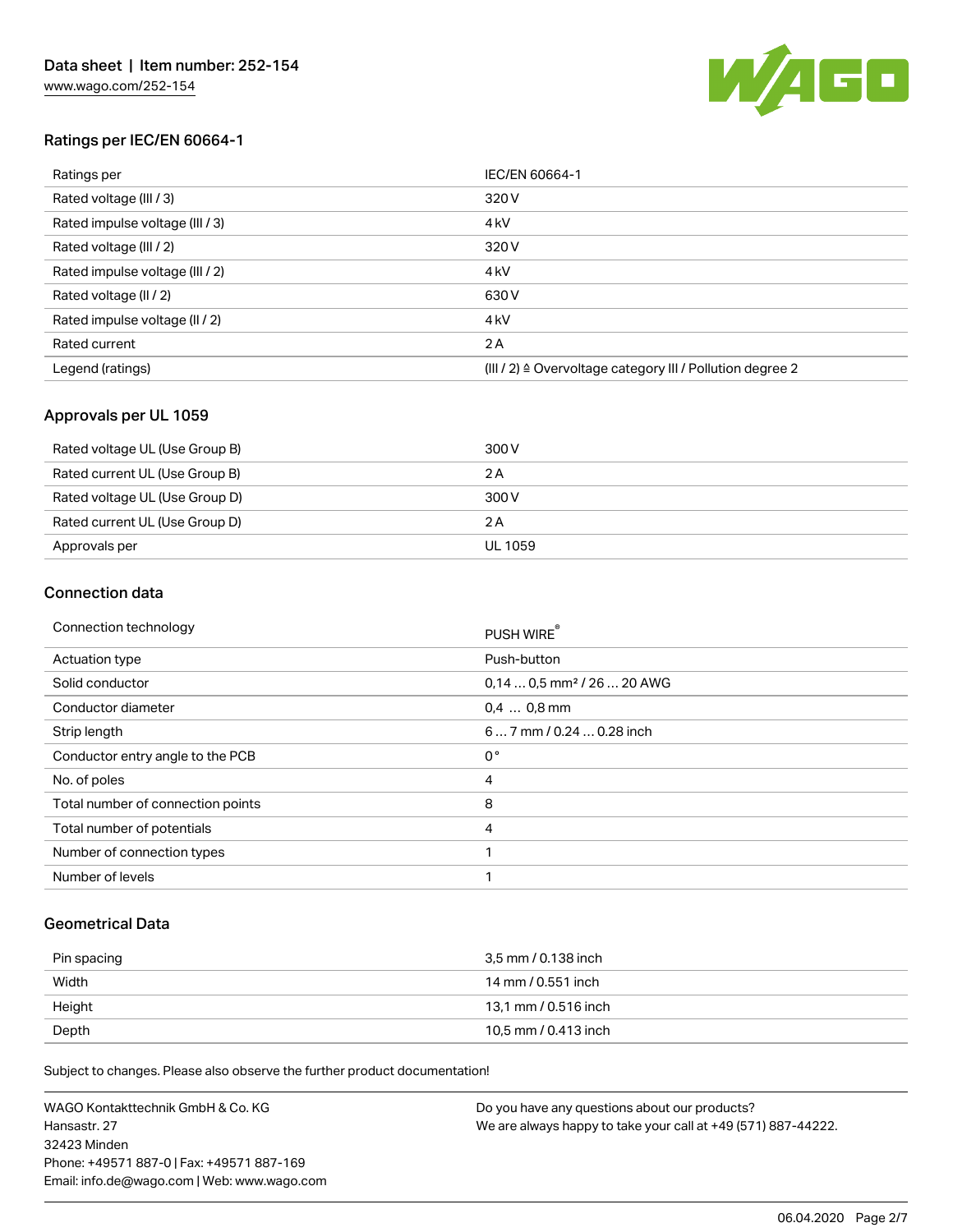

## Plug connection

| Contact type (pluggable connector) | Female connector/socket                |
|------------------------------------|----------------------------------------|
| Connector connection type          | for PCB                                |
| Mating direction to the PCB        | 90°                                    |
|                                    |                                        |
| <b>PCB contact</b>                 |                                        |
| PCB contact                        | <b>THT</b>                             |
| <b>Material Data</b>               |                                        |
| Color                              | gray                                   |
| Material group                     |                                        |
| Insulating material                | Polyamide 66 (PA 66)                   |
| Flammability class per UL94        | V <sub>0</sub>                         |
| Clamping spring material           | Copper alloy                           |
| Contact material                   | Electrolytic copper (E <sub>Cu</sub> ) |
| Contact plating                    | tin-plated                             |
| Fire load                          | 0.052 MJ                               |
| Weight                             | 2g                                     |

#### Environmental Requirements

| Limit temperature range | . +105 °C<br>-60 |
|-------------------------|------------------|
|-------------------------|------------------|

## Commercial data

| Product Group      | 4 (Printed Circuit) |
|--------------------|---------------------|
| Packaging type     | <b>BOX</b>          |
| Country of origin  | <b>PL</b>           |
| <b>GTIN</b>        | 4045454039936       |
| Customs Tariff No. | 85369010000         |

### Approvals / Certificates

#### Country specific Approvals

|      |                          |                          | Certificate |
|------|--------------------------|--------------------------|-------------|
| Logo | Approval                 | Additional Approval Text | name        |
|      | CCA                      | EN 60947                 | NTR NL-     |
|      | DEKRA Certification B.V. |                          | 7110        |

Subject to changes. Please also observe the further product documentation!

| WAGO Kontakttechnik GmbH & Co. KG           | Do you have any questions about our products?                 |
|---------------------------------------------|---------------------------------------------------------------|
| Hansastr. 27                                | We are always happy to take your call at +49 (571) 887-44222. |
| 32423 Minden                                |                                                               |
| Phone: +49571 887-0   Fax: +49571 887-169   |                                                               |
| Email: info.de@wago.com   Web: www.wago.com |                                                               |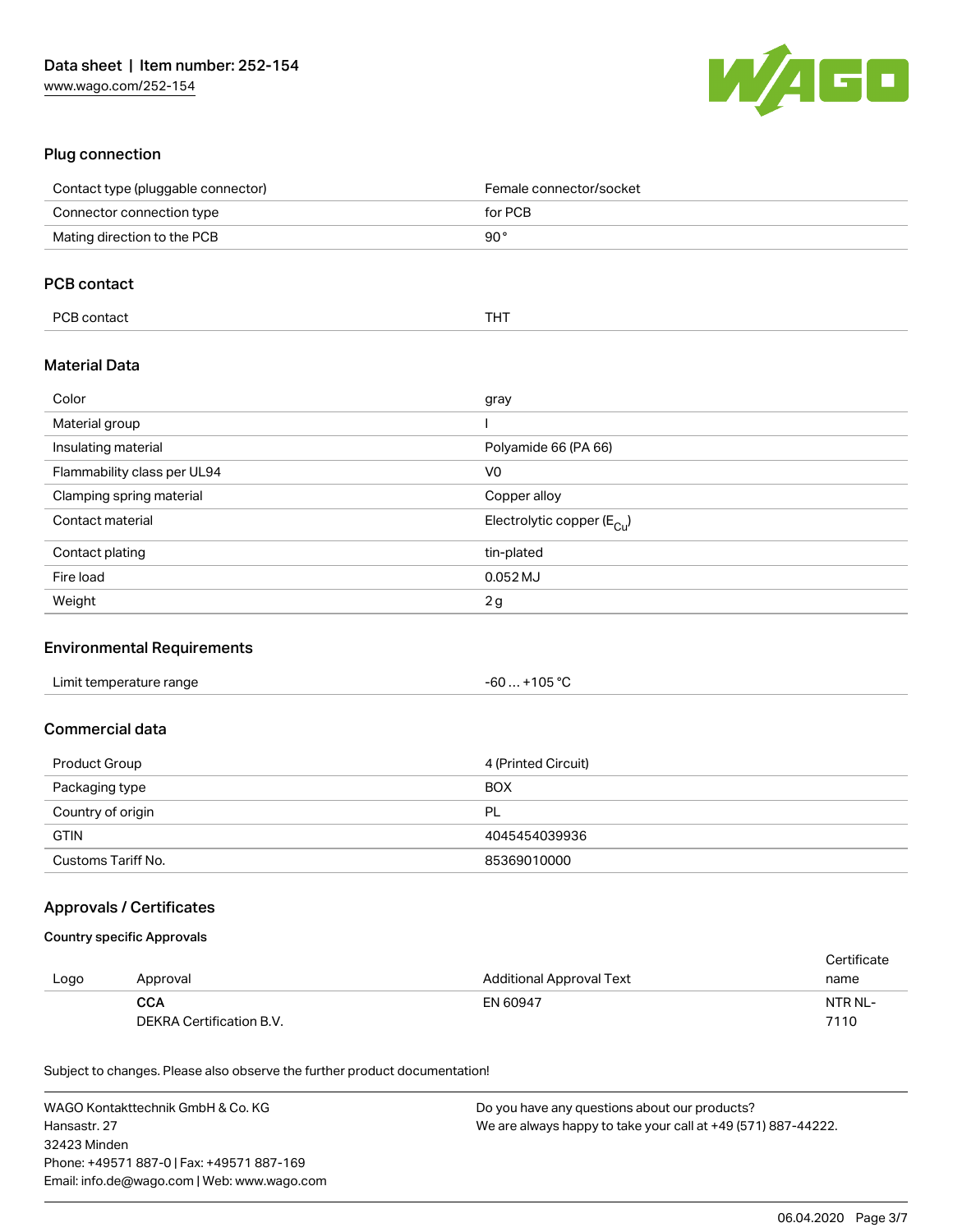

| ΈΜΑ<br><b>FUR</b>   | <b>CCA</b><br><b>DEKRA Certification B.V.</b> | EN 60947                        | 2169331.15          |
|---------------------|-----------------------------------------------|---------------------------------|---------------------|
|                     | <b>CCA</b><br>DEKRA Certification B.V.        | EN 60947-7-4                    | NTR NL-<br>7382     |
| <b>UL-Approvals</b> |                                               |                                 |                     |
| Logo                | Approval                                      | <b>Additional Approval Text</b> | Certificate<br>name |
|                     | cURus                                         | <b>UL 1059</b>                  | E45172              |
|                     | Underwriters Laboratories Inc.                |                                 | sec. 6              |

### **Counterpart**

 $C<sub>0</sub>$ 

#### Compatible products

#### General accessories

|                     | Item no.: 252-904<br>Board-to-Board Link; 4-pole; black                                                                                                                              | www.wago.com/252-904             |
|---------------------|--------------------------------------------------------------------------------------------------------------------------------------------------------------------------------------|----------------------------------|
|                     | Item no.: 252-954<br>Solder pin strips with locking levers; gray                                                                                                                     | www.wago.com/252-954             |
| Marking accessories |                                                                                                                                                                                      |                                  |
|                     | Item no.: 210-332/350-202<br>Marking strips; as a DIN A4 sheet; MARKED; 1-16 (240x); Height of marker strip: 3 mm; Strip length 182<br>mm; Horizontal marking; Self-adhesive; white  | www.wago.com/210-332<br>/350-202 |
|                     | Item no.: 210-332/350-204<br>Marking strips; as a DIN A4 sheet; MARKED; 17-32 (240x); Height of marker strip: 3 mm; Strip length<br>182 mm; Horizontal marking; Self-adhesive; white | www.wago.com/210-332<br>/350-204 |

Item no.: 210-332/350-206

Subject to changes. Please also observe the further product documentation!

WAGO Kontakttechnik GmbH & Co. KG Hansastr. 27 32423 Minden Phone: +49571 887-0 | Fax: +49571 887-169 Email: info.de@wago.com | Web: www.wago.com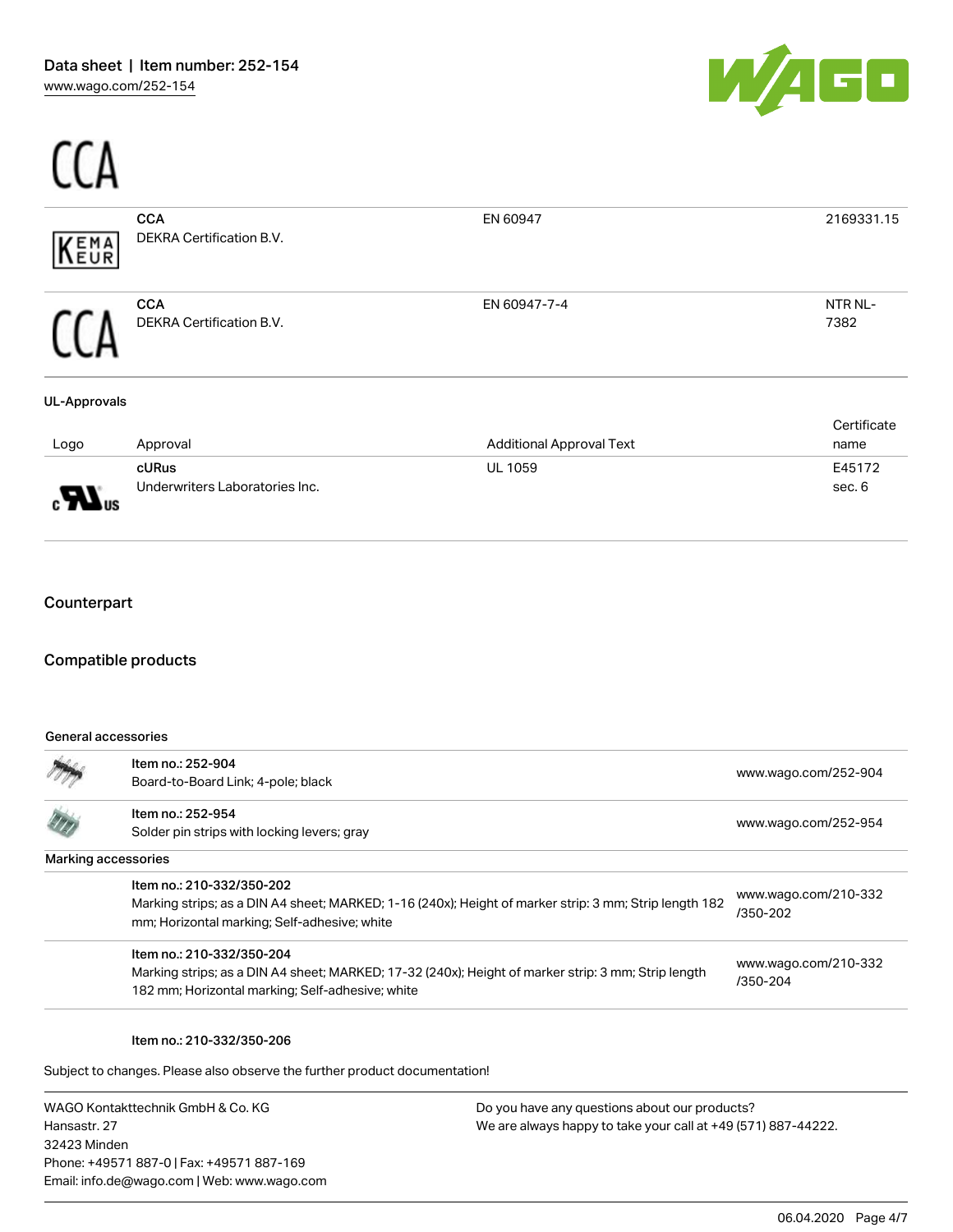

Marking strips; as a DIN A4 sheet; MARKED; 33-48 (240x); Height of marker strip: 3 mm; Strip length 182 mm; Horizontal marking; Self-adhesive; white [www.wago.com/210-332](http://www.wago.com/210-332/350-206)

[/350-206](http://www.wago.com/210-332/350-206)

| tools             |                                                                                                                                                                        |             |                      |                      |
|-------------------|------------------------------------------------------------------------------------------------------------------------------------------------------------------------|-------------|----------------------|----------------------|
|                   | Item no.: 210-647                                                                                                                                                      |             |                      | www.wago.com/210-647 |
|                   | Operating tool; Blade: 2.5 x 0.4 mm; with a partially insulated shaft                                                                                                  |             |                      |                      |
|                   | Item no.: 210-719<br>Operating tool; Blade: 2.5 x 0.4 mm; with a partially insulated shaft                                                                             |             | www.wago.com/210-719 |                      |
|                   |                                                                                                                                                                        |             |                      |                      |
| <b>Downloads</b>  |                                                                                                                                                                        |             |                      |                      |
|                   | Documentation                                                                                                                                                          |             |                      |                      |
|                   | <b>Additional Information</b>                                                                                                                                          |             |                      |                      |
|                   | Technical explanations                                                                                                                                                 | Apr 3, 2019 | pdf<br>3.6 MB        | Download             |
|                   | CAD/CAE-Data                                                                                                                                                           |             |                      |                      |
|                   |                                                                                                                                                                        |             |                      |                      |
| CAD data          |                                                                                                                                                                        |             |                      |                      |
|                   | 2D/3D Models 252-154                                                                                                                                                   |             | URL                  | Download             |
| <b>CAE</b> data   |                                                                                                                                                                        |             |                      |                      |
|                   | EPLAN Data Portal 252-154                                                                                                                                              |             | URL                  | Download             |
| <b>PCB Design</b> |                                                                                                                                                                        |             |                      |                      |
|                   | Symbol and Footprint 252-154                                                                                                                                           |             | URL                  | Download             |
|                   | CAx data for your PCB design, consisting of "schematic symbols and PCB footprints",<br>allow easy integration of the WAGO component into your development environment. |             |                      |                      |
|                   | Supported formats:                                                                                                                                                     |             |                      |                      |
|                   | Accel EDA 14 & 15                                                                                                                                                      |             |                      |                      |
| ш                 | Altium 6 to current version                                                                                                                                            |             |                      |                      |
| ш                 | Cadence Allegro                                                                                                                                                        |             |                      |                      |
|                   | DesignSpark                                                                                                                                                            |             |                      |                      |
|                   | Eagle Libraries                                                                                                                                                        |             |                      |                      |
| п                 | KiCad                                                                                                                                                                  |             |                      |                      |
|                   | <b>Mentor Graphics BoardStation</b>                                                                                                                                    |             |                      |                      |
|                   | Mentor Graphics Design Architect                                                                                                                                       |             |                      |                      |
|                   |                                                                                                                                                                        |             |                      |                      |

Subject to changes. Please also observe the further product documentation!

WAGO Kontakttechnik GmbH & Co. KG Hansastr. 27 32423 Minden Phone: +49571 887-0 | Fax: +49571 887-169 Email: info.de@wago.com | Web: www.wago.com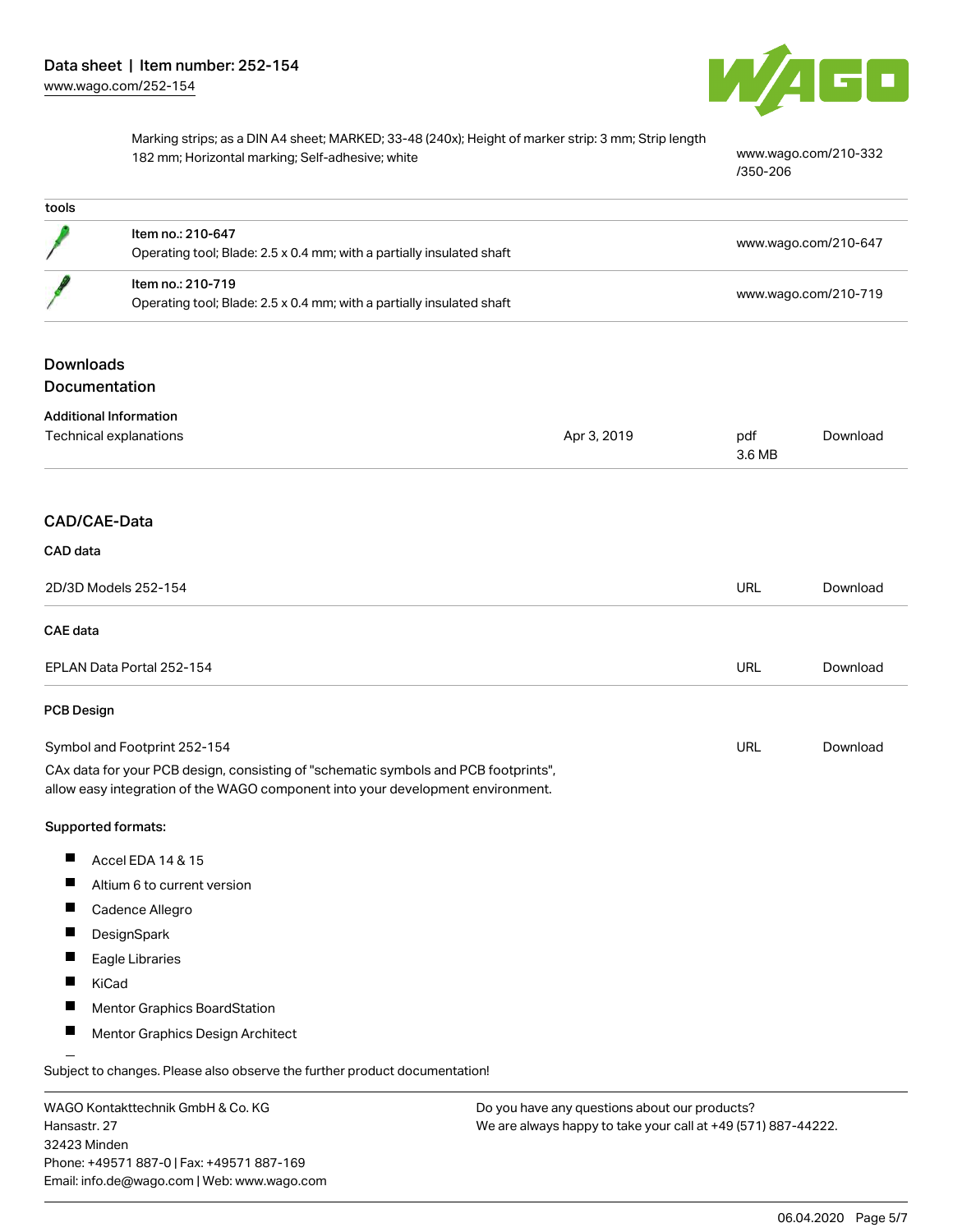## Data sheet | Item number: 252-154

[www.wago.com/252-154](http://www.wago.com/252-154)



- $\blacksquare$ Mentor Graphics Design Expedition 99 and 2000
- $\blacksquare$ OrCAD 9.X PCB and Capture
- $\blacksquare$ PADS PowerPCB 3, 3.5, 4.X, and 5.X
- $\blacksquare$ PADS PowerPCB and PowerLogic 3.0
- П PCAD 2000, 2001, 2002, 2004, and 2006
- П Pulsonix 8.5 or newer
- $\blacksquare$ STL
- $\blacksquare$ 3D STEP
- $\blacksquare$ TARGET 3001!
- П View Logic ViewDraw
- $\blacksquare$ Quadcept
- П Zuken CadStar 3 and 4
- $\blacksquare$ Zuken CR-5000 and CR-8000

PCB Component Libraries (EDA), PCB CAD Library Ultra Librarian

#### Installation Notes

#### Conductor termination



Conductor termination directly on the PCB or wiring prior to mounting on PCB – 252 Series



Removing a conductor via push-button – 252 Series

Installation

Subject to changes. Please also observe the further product documentation!

WAGO Kontakttechnik GmbH & Co. KG Hansastr. 27 32423 Minden Phone: +49571 887-0 | Fax: +49571 887-169 Email: info.de@wago.com | Web: www.wago.com